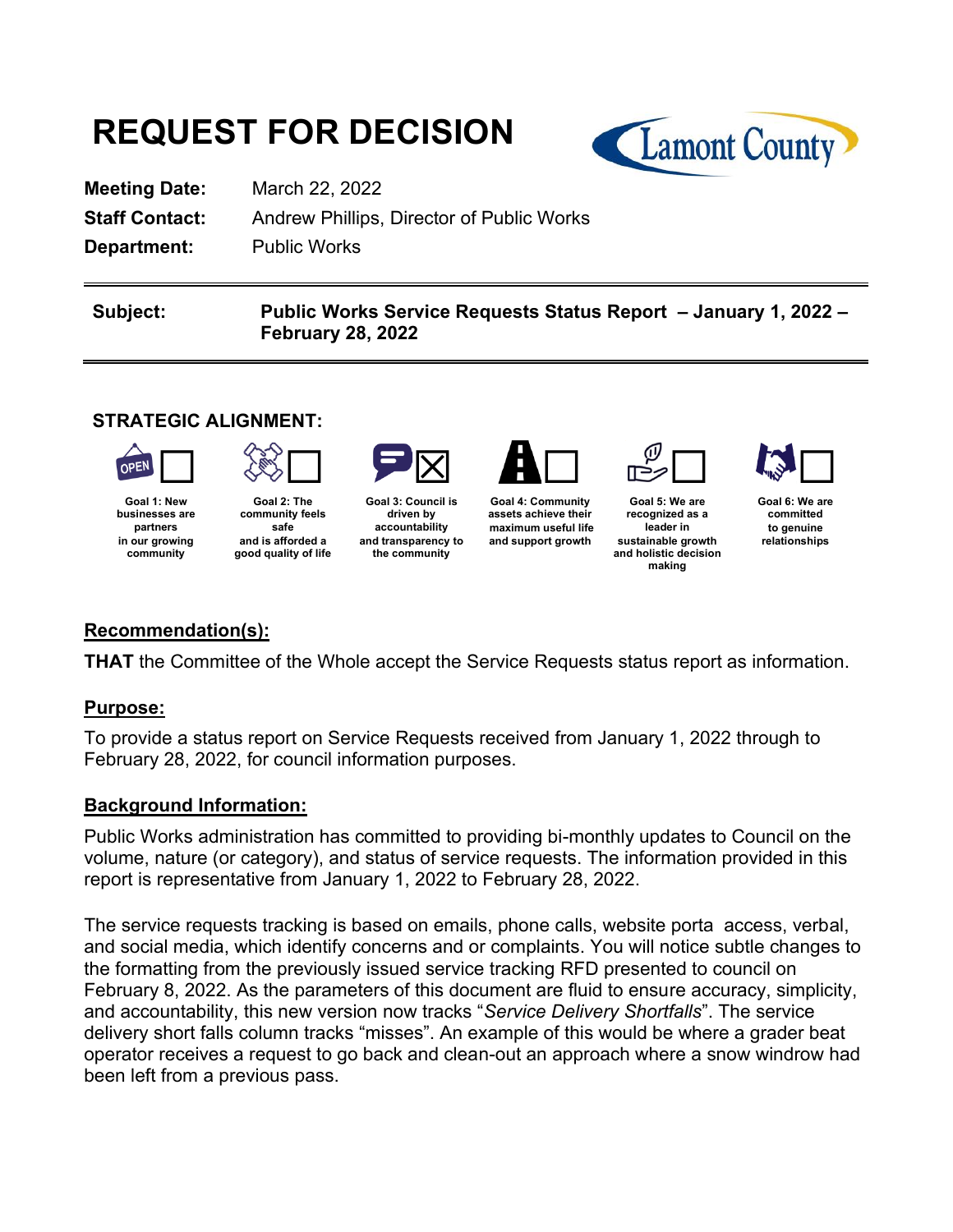For the abovementioned time-period, the service requests indicates that overall, 92% of concerns and or complaints have been closed.

As mentioned, administration encourages both members of Council and Public to utilize the service request portal located on the Lamont County website or servicerequests@lamontcounty.ca.

### **Financial Impact:**

None currently

#### **Previous Council / Committee Directions:**

Council received the last Service Request Status report on February 8, 2022 that reported statistics on the year 2021.

#### **Stakeholder Engagement / Communication:**

None

## **Alternatives:**

That Council refer the report back to Administration with specific information requested.

## **Attachments:**

Jan - [Feb 2022](#page-2-0)

| Andrew Phillips, Director of Public Works     | Approved<br>- 18 Mar<br>2022 |
|-----------------------------------------------|------------------------------|
| Jessica Post, Executive Assistant             | Approved<br>- 18 Mar<br>2022 |
| Peter Tarnawsky, Chief Administrative Officer | Approved<br>- 18 Mar<br>2022 |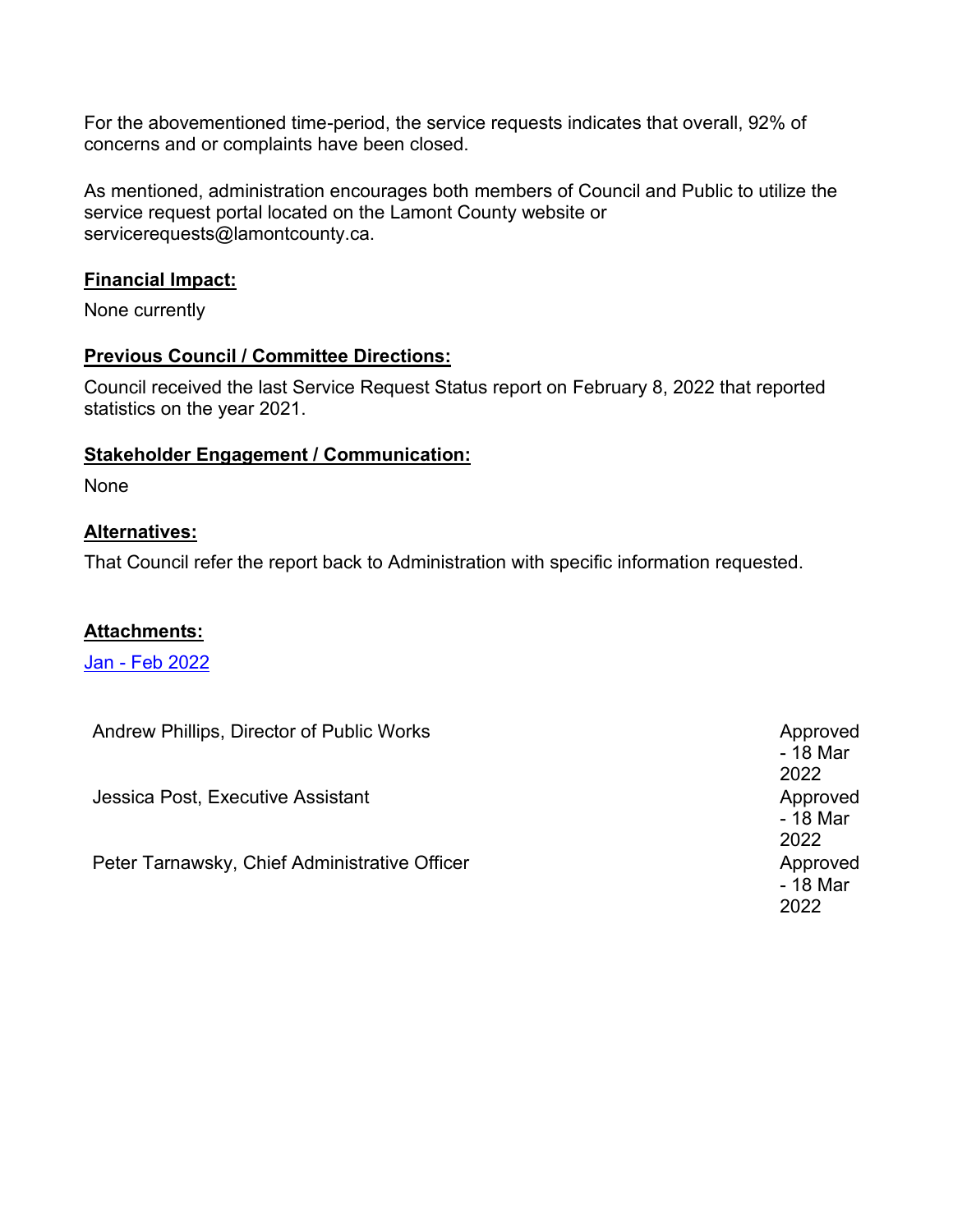#### **2022 Service Requests - Jan 1 - Feb 28 County Overall**

<span id="page-2-0"></span>

|                                      | <b>Total Requests</b><br>(Includes Calls, | Completed    | <b>Currently in</b><br><b>Progress</b> | <b>Service</b><br><b>Delivery</b> | <b>Success %</b> | <b>Comments</b>                                                                                      |
|--------------------------------------|-------------------------------------------|--------------|----------------------------------------|-----------------------------------|------------------|------------------------------------------------------------------------------------------------------|
|                                      | <b>Emails, Social</b>                     |              |                                        | <b>Shortfalls</b>                 |                  |                                                                                                      |
|                                      | Media)                                    |              |                                        |                                   |                  |                                                                                                      |
| <b>Winter Maintenance Activities</b> |                                           |              |                                        |                                   |                  |                                                                                                      |
| - Winter Grading                     | 158                                       | 145          | ŋ                                      | 13                                |                  | 92% 8 calls are not assigned to a specific division                                                  |
|                                      |                                           |              |                                        |                                   |                  |                                                                                                      |
| - Flag Driveway                      | 57                                        | 54           |                                        |                                   | 95%              |                                                                                                      |
|                                      |                                           |              |                                        |                                   |                  |                                                                                                      |
| - Medical/Senior Driveways           | 51                                        | 51           | ſ                                      |                                   | 100%             |                                                                                                      |
|                                      |                                           |              |                                        |                                   |                  |                                                                                                      |
| - Church/Hall                        | 20                                        | 18           |                                        |                                   | 90%              |                                                                                                      |
|                                      |                                           |              |                                        |                                   |                  |                                                                                                      |
| Approach                             |                                           | $\mathbf{0}$ |                                        |                                   |                  | 0% This is Top Yield Fertilizer from 2021                                                            |
|                                      |                                           |              |                                        |                                   |                  |                                                                                                      |
| <b>Culvert Issues</b>                |                                           |              |                                        |                                   | 33%              |                                                                                                      |
|                                      |                                           |              |                                        |                                   |                  |                                                                                                      |
| <b>Road Washout</b>                  | З                                         | 3            | $\Omega$                               | $\Omega$                          | 100%             |                                                                                                      |
|                                      |                                           |              |                                        |                                   |                  |                                                                                                      |
| Misc. (trees, garbage, signs, etc)   | 22                                        | 17           |                                        |                                   |                  | 77% 3 calls are not assigned to a specific division. In progress are signs to be installed in spring |
|                                      |                                           |              |                                        |                                   |                  |                                                                                                      |
| Administrative                       |                                           |              | O                                      |                                   |                  | 100% This is Bruce Anthony situation                                                                 |
|                                      |                                           |              |                                        |                                   |                  |                                                                                                      |
| <b>TOTAL</b>                         | 316                                       | 290          | 10                                     | 16                                | 92%              |                                                                                                      |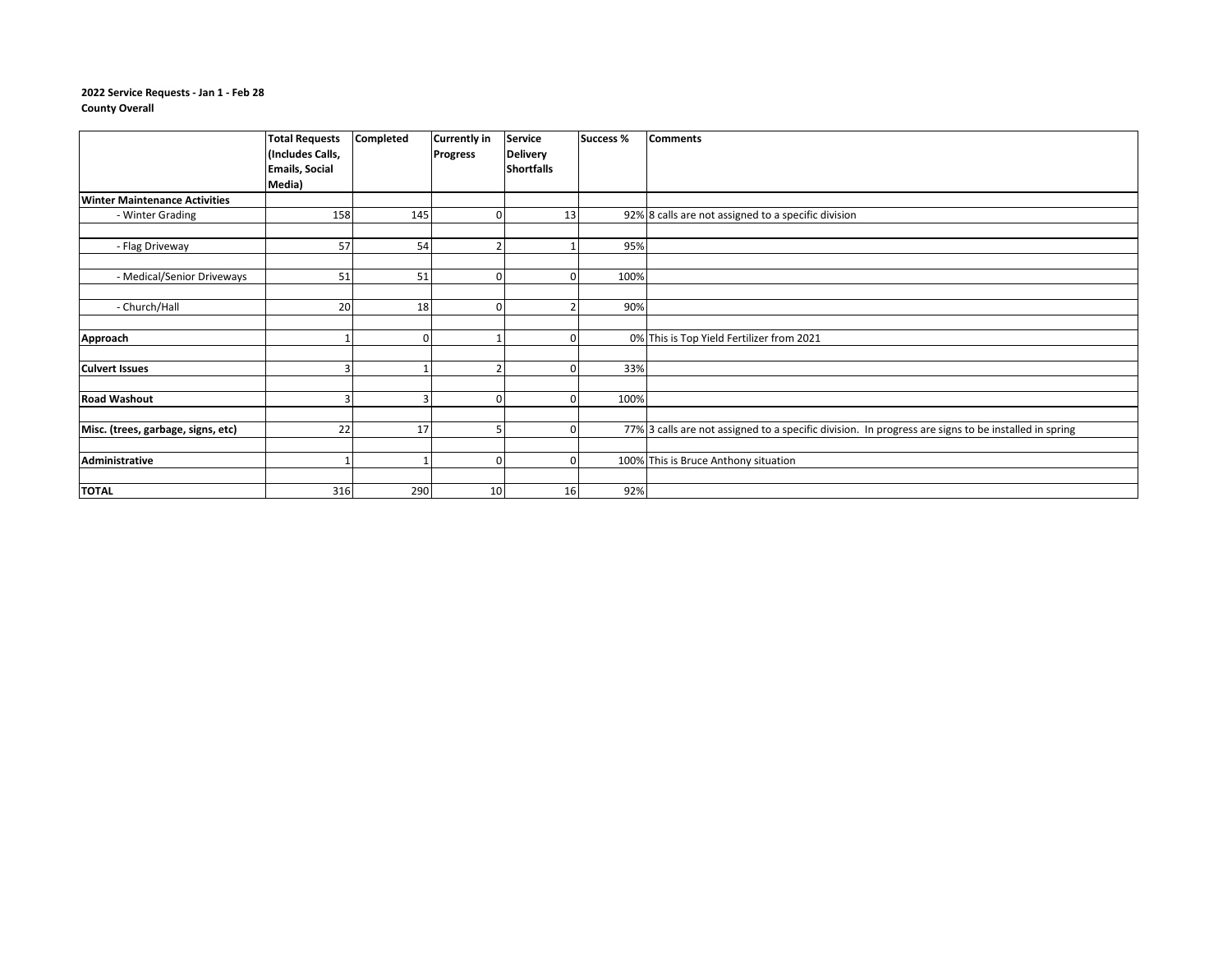|                                      | <b>Total Requests</b> | <b>Completed</b> | <b>Currently in</b> | <b>Service</b>    | <b>Success %</b> | <b>Comments</b>                                     |
|--------------------------------------|-----------------------|------------------|---------------------|-------------------|------------------|-----------------------------------------------------|
|                                      | (Includes Calls,      |                  | <b>Progress</b>     | <b>Delivery</b>   |                  |                                                     |
|                                      | <b>Emails, Social</b> |                  |                     | <b>Shortfalls</b> |                  |                                                     |
|                                      | Media)                |                  |                     |                   |                  |                                                     |
| <b>Winter Maintenance Activities</b> |                       |                  |                     |                   |                  |                                                     |
| - Winter Grading                     | 33                    | 31               | $\Omega$            | $\overline{2}$    | 94%              |                                                     |
|                                      |                       |                  |                     |                   |                  |                                                     |
| - Flag Driveway                      | 8                     | 8                | 0                   | $\pmb{0}$         | 100%             |                                                     |
|                                      |                       |                  |                     |                   |                  |                                                     |
| - Medical/Senior Driveways           | 11                    | 11               | $\mathbf 0$         | $\mathbf 0$       | 100%             |                                                     |
|                                      |                       |                  |                     |                   |                  |                                                     |
| - Church/Hall                        | 31                    | 3                | $\mathbf{0}$        | $\Omega$          | 100%             |                                                     |
|                                      |                       |                  |                     |                   |                  |                                                     |
| Approach                             | $\overline{0}$        | 0                | $\mathbf{0}$        | $\mathbf 0$       | 0%               |                                                     |
|                                      |                       |                  |                     |                   |                  |                                                     |
| <b>Culvert Issues</b>                | $\overline{0}$        | 0                | $\Omega$            | $\mathbf 0$       | 0%               |                                                     |
|                                      |                       |                  |                     |                   |                  |                                                     |
| <b>Road Washout</b>                  | 0                     | 0                | $\Omega$            | $\mathbf 0$       | 0%               |                                                     |
|                                      |                       |                  |                     |                   |                  |                                                     |
| Misc. (trees, garbage, signs, etc)   | 4                     | $\overline{2}$   | 2                   | $\mathbf 0$       |                  | 50% in progress are signs to be installed in Spring |
|                                      |                       |                  |                     |                   |                  |                                                     |
| Administrative                       | $\overline{0}$        | 0                | $\mathbf 0$         | $\mathbf 0$       | 0%               |                                                     |
|                                      |                       |                  |                     |                   |                  |                                                     |
| <b>TOTAL</b>                         | 59                    | 55               | 2                   | 2                 | 93%              |                                                     |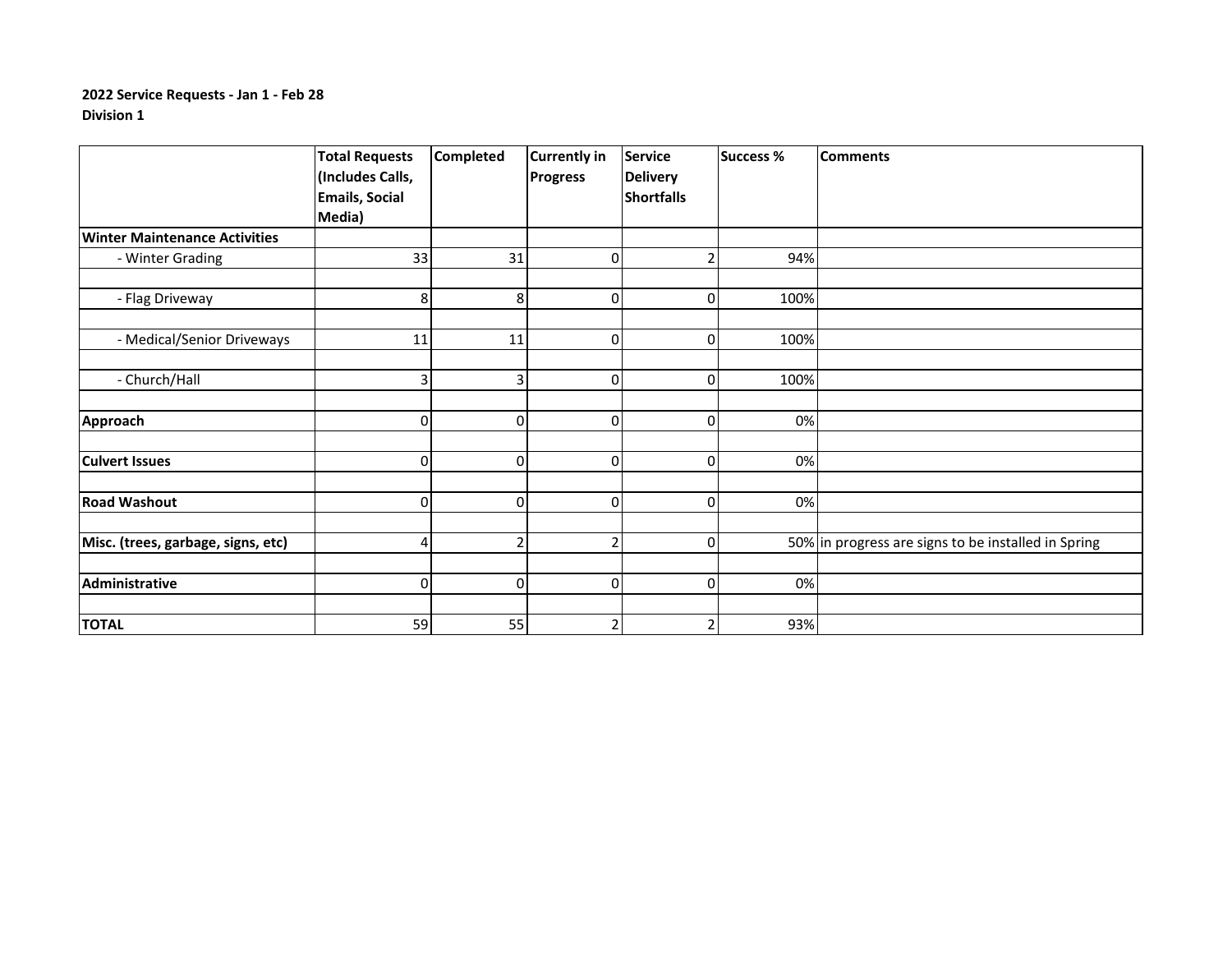|                                      | <b>Total Requests</b> | <b>Completed</b> | <b>Currently in</b> | <b>Service</b>    | <b>Success %</b> | <b>Comments</b>                                     |
|--------------------------------------|-----------------------|------------------|---------------------|-------------------|------------------|-----------------------------------------------------|
|                                      | (Includes Calls,      |                  | <b>Progress</b>     | <b>Delivery</b>   |                  |                                                     |
|                                      | <b>Emails, Social</b> |                  |                     | <b>Shortfalls</b> |                  |                                                     |
|                                      | Media)                |                  |                     |                   |                  |                                                     |
| <b>Winter Maintenance Activities</b> |                       |                  |                     |                   |                  |                                                     |
| - Winter Grading                     | 33                    | 30               | 0                   |                   | 91%              |                                                     |
|                                      |                       |                  |                     |                   |                  |                                                     |
| - Flag Driveway                      | 29                    | 28               | $\mathbf{1}$        | 0                 | 97%              |                                                     |
|                                      |                       |                  |                     |                   |                  |                                                     |
| - Medical/Senior Driveways           | 10                    | 10               | 0                   | 0                 | 100%             |                                                     |
|                                      |                       |                  |                     |                   |                  |                                                     |
| - Church/Hall                        |                       |                  | 0                   |                   | 50%              |                                                     |
|                                      |                       |                  |                     |                   |                  |                                                     |
| Approach                             | 0                     | 0                | 0                   | 0                 | 0%               |                                                     |
|                                      |                       |                  |                     |                   |                  |                                                     |
| <b>Culvert Issues</b>                |                       |                  | 0                   | O                 | 100%             |                                                     |
|                                      |                       |                  |                     |                   |                  |                                                     |
| <b>Road Washout</b>                  |                       |                  | 0                   | $\Omega$          | 100%             |                                                     |
|                                      |                       |                  |                     |                   |                  |                                                     |
| Misc. (trees, garbage, signs, etc)   | ₹                     | $\mathfrak{p}$   | $\mathbf{1}$        | $\Omega$          |                  | 67% in progress are signs to be installed in spring |
|                                      |                       |                  |                     |                   |                  |                                                     |
| Administrative                       | $\Omega$              | 0                | 0                   | 0                 | 0%               |                                                     |
|                                      |                       |                  |                     |                   |                  |                                                     |
| <b>TOTAL</b>                         | 79                    | 73               | 2                   | $\overline{4}$    | 92%              |                                                     |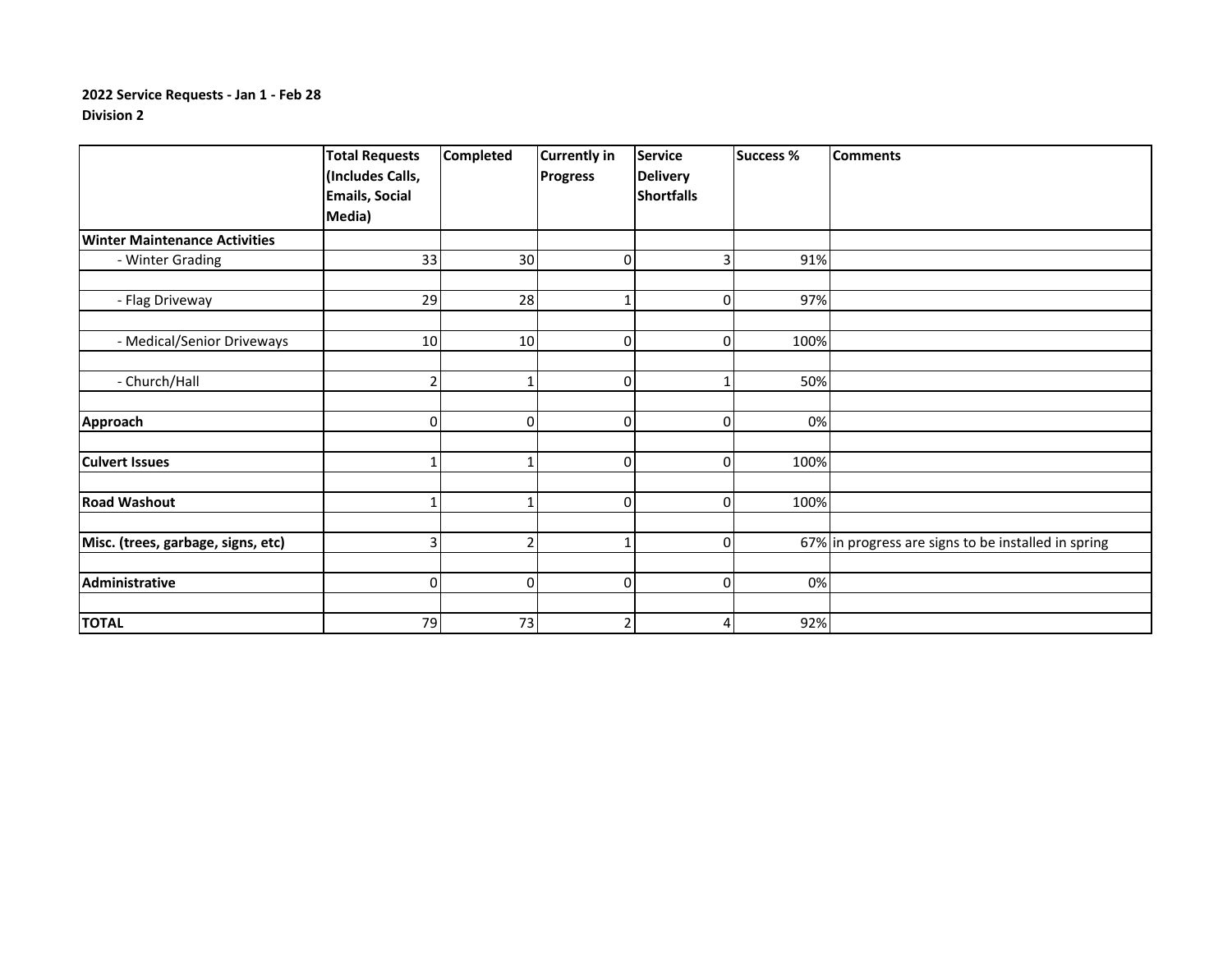|                                      | <b>Total Requests</b><br>(Includes Calls,<br><b>Emails, Social</b><br>Media) | <b>Completed</b> | <b>Currently in</b><br><b>Progress</b> | <b>Service</b><br><b>Delivery</b><br><b>Shortfalls</b> | <b>Success %</b> | <b>Comments</b>                                     |
|--------------------------------------|------------------------------------------------------------------------------|------------------|----------------------------------------|--------------------------------------------------------|------------------|-----------------------------------------------------|
| <b>Winter Maintenance Activities</b> |                                                                              |                  |                                        |                                                        |                  |                                                     |
| - Winter Grading                     | 34                                                                           | 31               | 0                                      | 3                                                      | 91%              |                                                     |
|                                      |                                                                              |                  |                                        |                                                        |                  |                                                     |
| - Flag Driveway                      | 7                                                                            |                  | 0                                      | $\overline{0}$                                         | 100%             |                                                     |
|                                      |                                                                              |                  |                                        |                                                        |                  |                                                     |
| - Medical/Senior Driveways           | 14                                                                           | 14               | 0                                      | $\overline{0}$                                         | 100%             |                                                     |
|                                      |                                                                              |                  |                                        |                                                        |                  |                                                     |
| - Church/Hall                        | 6                                                                            | 6                | 0                                      | 0                                                      | 100%             |                                                     |
| Approach                             | $\overline{0}$                                                               | 0                | $\Omega$                               | $\overline{0}$                                         | 0%               |                                                     |
|                                      |                                                                              |                  |                                        |                                                        |                  |                                                     |
| <b>Culvert Issues</b>                | $\overline{2}$                                                               | $\Omega$         |                                        | $\Omega$                                               | 0%               |                                                     |
| <b>Road Washout</b>                  | $\overline{0}$                                                               | $\Omega$         | $\Omega$                               | $\Omega$                                               | 0%               |                                                     |
|                                      |                                                                              |                  |                                        |                                                        |                  |                                                     |
| Misc. (trees, garbage, signs, etc)   | 6                                                                            | 5                |                                        | $\overline{0}$                                         |                  | 83% in progress are signs to be installed in spring |
| Administrative                       | $\mathbf{1}$                                                                 |                  | 0                                      | $\overline{0}$                                         |                  | 100% This is Bruce Anthony situation                |
| <b>TOTAL</b>                         | 70                                                                           | 64               | 3                                      | $\mathbf{3}$                                           | 91%              |                                                     |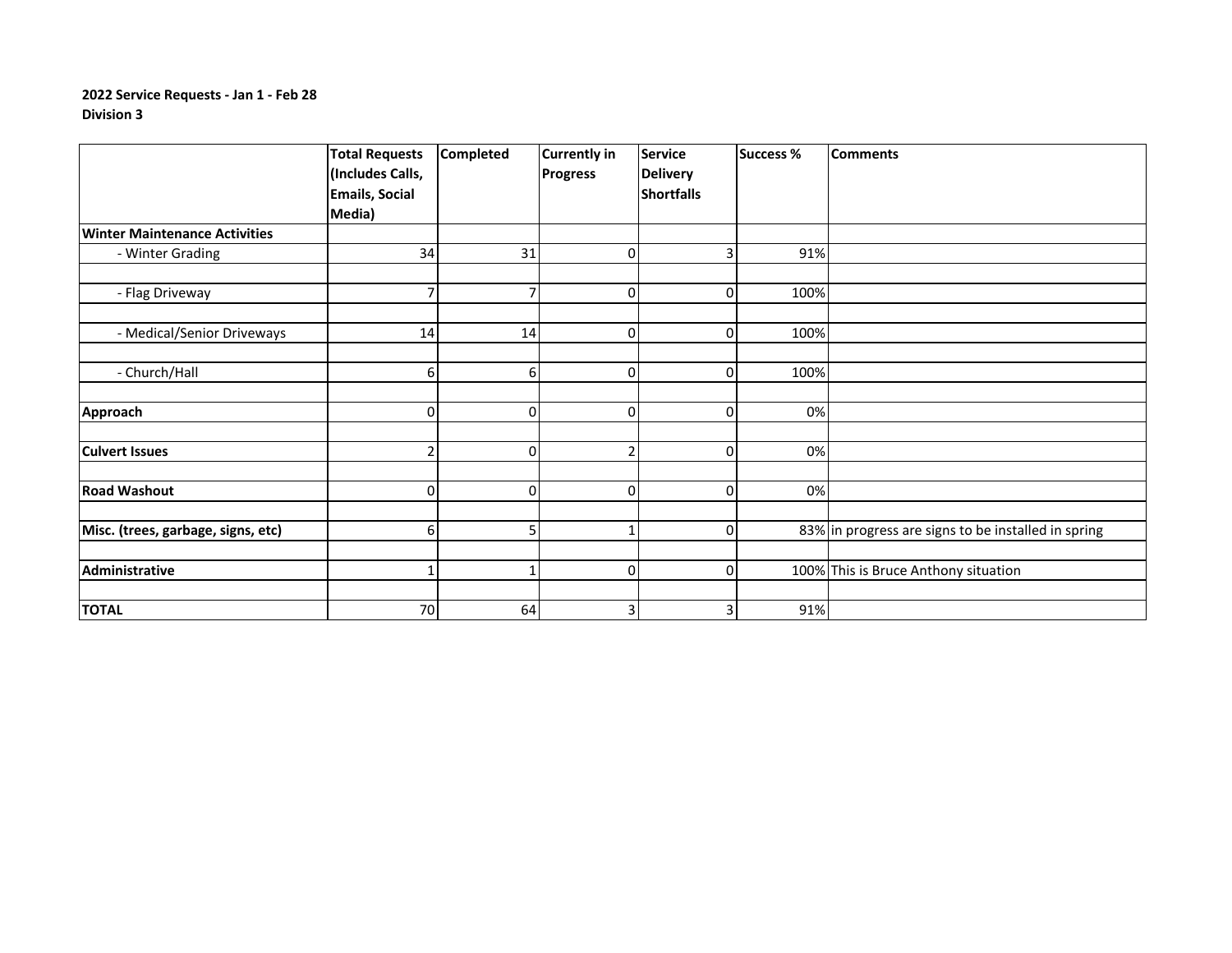|                                      | <b>Total Requests</b> | <b>Completed</b> | <b>Currently in</b> | <b>Service</b>    | <b>Success %</b> | <b>Comments</b>                           |
|--------------------------------------|-----------------------|------------------|---------------------|-------------------|------------------|-------------------------------------------|
|                                      | (Includes Calls,      |                  | <b>Progress</b>     | <b>Delivery</b>   |                  |                                           |
|                                      | <b>Emails, Social</b> |                  |                     | <b>Shortfalls</b> |                  |                                           |
|                                      | Media)                |                  |                     |                   |                  |                                           |
| <b>Winter Maintenance Activities</b> |                       |                  |                     |                   |                  |                                           |
| - Winter Grading                     | 27                    | 25               | 0                   |                   | 93%              |                                           |
|                                      |                       |                  |                     |                   |                  |                                           |
| - Flag Driveway                      | 3                     | $\vert$ 3        |                     | 0                 | 100%             |                                           |
|                                      |                       |                  |                     |                   |                  |                                           |
| - Medical/Senior Driveways           | 13                    | 13               | 0                   | 0                 | 100%             |                                           |
|                                      |                       |                  |                     |                   |                  |                                           |
| - Church/Hall                        | 3                     | $\vert$ 3        | 0                   | $\Omega$          | 100%             |                                           |
|                                      |                       |                  |                     |                   |                  |                                           |
| Approach                             |                       | $\overline{0}$   | 1                   | 0                 |                  | 0% This is Top Yield Fertilizer from 2021 |
|                                      |                       |                  |                     |                   |                  |                                           |
| <b>Culvert Issues</b>                | $\overline{0}$        | $\Omega$         | 0                   | $\Omega$          | 0%               |                                           |
|                                      |                       |                  |                     |                   |                  |                                           |
| <b>Road Washout</b>                  | $\overline{0}$        | $\overline{0}$   | 0                   | 0                 | 0%               |                                           |
|                                      |                       |                  |                     |                   |                  |                                           |
| Misc. (trees, garbage, signs, etc)   | $\overline{0}$        | $\overline{0}$   | $\Omega$            | $\Omega$          | 0%               |                                           |
|                                      |                       |                  |                     |                   |                  |                                           |
| Administrative                       | $\overline{0}$        | $\overline{0}$   | 0                   | $\Omega$          | 0%               |                                           |
|                                      |                       |                  |                     |                   |                  |                                           |
| <b>TOTAL</b>                         | 47                    | 44               |                     |                   | 94%              |                                           |